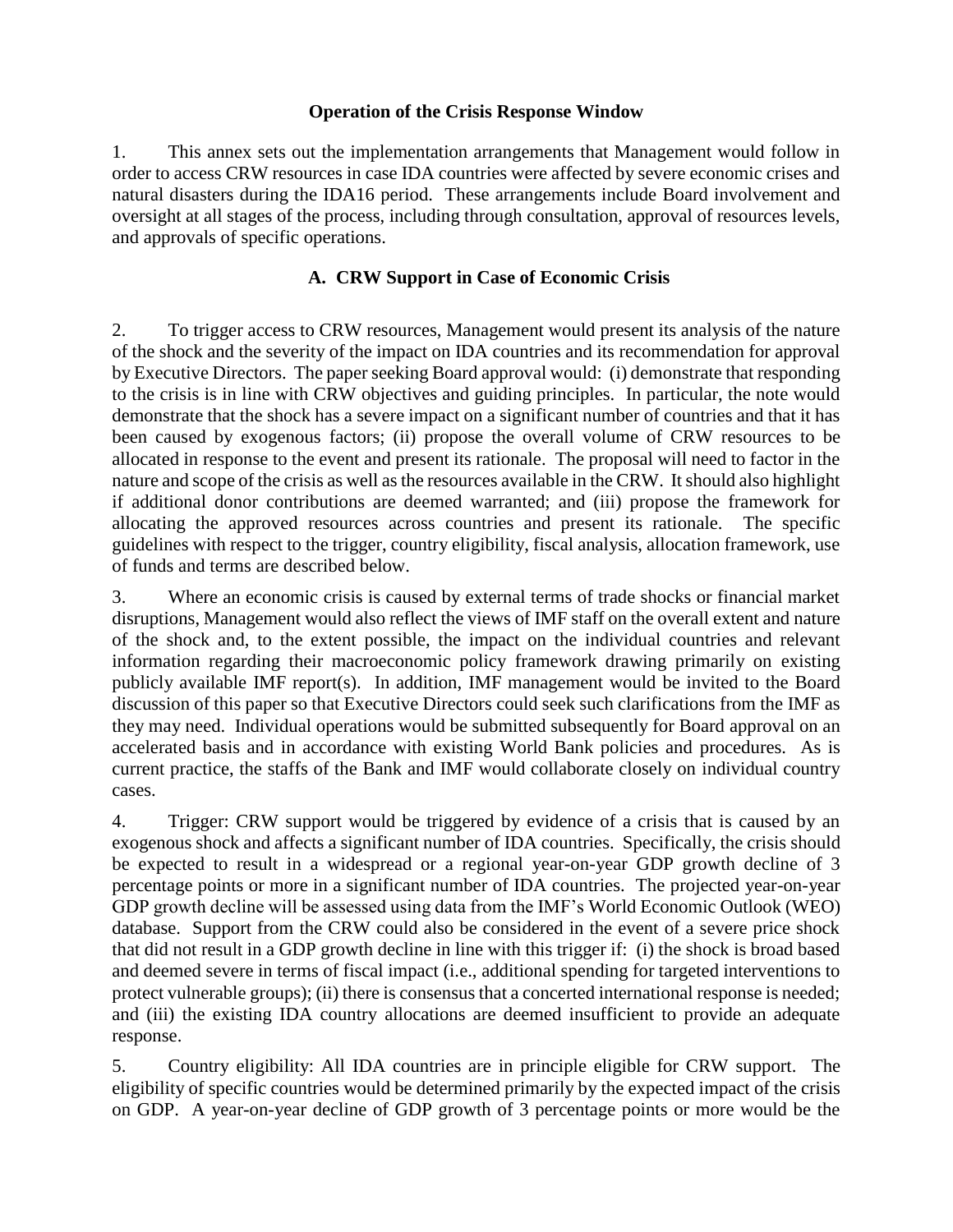threshold to identify countries that could be eligible for CRW support. This preliminary ringfencing would be vetted by an analysis of available fiscal data and other relevant data in line with the CRW objective to protect or mitigate the impact on core spending in the short-term and avoid derailing long-term development objectives (e.g., the magnitude of the impact of the crisis, access to alternative sources of financing, and ability to finance recovery using the country's own resources). As a result of such analysis, countries where the crisis did not have a significant fiscal impact could be excluded from CRW support eligibility, even if they did experience the 3 percentage point decline in GDP growth.

6. Fiscal analysis: The fiscal analysis required to support assessments of country eligibility and the allocation framework would cover government revenues, spending and financing plans to estimate the core development spending at risk. Core development spending at risk is defined as the amount needed to maintain the pre-existing path of spending on education, health and operations and maintenance of existing infrastructure, and to maintain, or potentially increase depending on the nature of the crisis, spending on safety nets.

7. Allocation of resources among eligible countries: The allocation framework would follow a two-stage approach based primarily on the fiscal analysis above. Countries with the greatest impact would receive proportionately more resources than those with a lower impact.

- In the first stage, the bulk (at least 75 percent) of the resources would be allocated. In the second stage, allocations would be adjusted (using the share of resources not allocated in the first round) in light of additional country specific information related to crisis impact, resource requirements and capacity to mobilize an effective response through the use of additional resources. The allocation framework would calculate allocations on a per capita basis (to take account of country-size).
- While designing the allocation framework, consideration would be given to include: (i) a base allocation to ensure a meaningful response, particularly for small states; and (ii) a cap to the resources allocated to any one country or group of countries (in the case of the pilot-CRW the cap was set at 5 percent of total resources); such a cap could be particularly relevant in cases where the same event affects countries or groups of countries with different lags to avoid the risk of a first-come first-served approach that could lead to depletion of finite resources.
- Finally, in the second stage, a country's allocation could be increased by up to 33 percent above the Stage 1 allocation by the region. Allocations under Stage 2 would be based on the following criteria: country impact, resource needs and availability, and ability to effectively use resources. To ensure transparency in the use of Stage 2 allocations, country teams would use a standard template to request CRW resources under Stage 2. Management would submit a note to the Board with details of second stage allocations in advance of project approvals financing from second stage allocations.

8. Use of funds: Allocated CRW resources are expected to be rapidly processed using accelerated procedures. Teams would be encouraged to utilize instruments which result in projects being rapidly implemented. Consequently, the bulk of the projects are expected to be provided through Additional Financing for investment credits or grants, supplemental Development Policy Operations or grants and/or Emergency credits or grants. In line with existing IDA policies, there will be no sectoral or thematic earmarking under the CRW, though project selection would be expected to reflect the findings of the fiscal analysis undertaken at the trigger/allocation stages.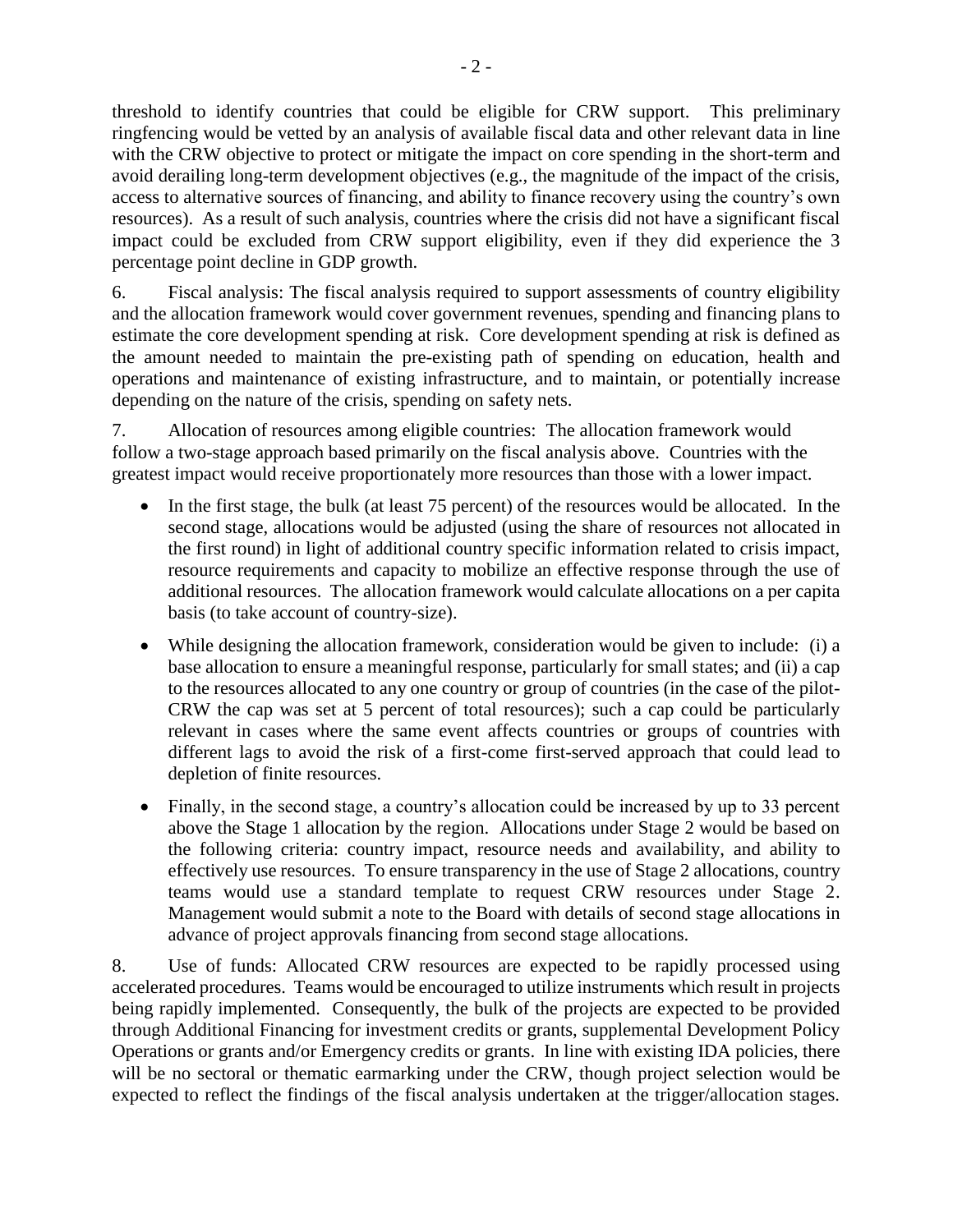Countries would be encouraged to give priority to use the resources to protect core spending on health, education, social safety nets, infrastructure, and agriculture.

9. Terms: The terms of assistance are identical to those under which IDA assistance is provided to a particular country.

## B. **CRW Support in Case of Natural Disasters**

10. In the immediate aftermath of a severe disaster Management will inform the Board of its intention to access CRW resources. Management would demonstrate that CRW support would be an appropriate part of the Bank's overall response, complementary to that of the UN, and provide an early estimate of the support to be provided under the CRW with a clearly spelled out rationale. This estimate will be conservative and subject to adjustment as better information becomes available. Board approval for the provision of CRW support as well as the proposed amount will be sought as part of the documents for the projects financed by the CRW.

11. Trigger: The CRW would be triggered only in case of natural disasters that are exceptionally severe and intense. Parametric data on disaster frequency and impact would be used to corroborate the extent to which an event would qualify for CRW resources, but would not be the only basis of eligibility.<sup>1</sup>

12. Allocation of resources: IDA management would follow a two stage process that takes account of the need to provide an early signal regarding the potential availability and quantum of resources, while also reserving the flexibility to adjust decisions as more information becomes available.

13. In the first stage, in the immediate aftermath of catastrophic natural disasters Management would review available impact data to form an early assessment regarding the need to access CRW resources. As immediate post-disaster impact data will tend to be limited and evolving, this assessment may also take account of whether the affected country has: (a) issued a declaration of emergency; (b) requested CRW resources; and (c) requested a PDNA or a Damage and Loss Assessment (DaLA).<sup>2</sup> Lastly, it would take account of the World Bank Group's capacity to respond without accessing the CRW. It should also outline cooperation with the UN, in particular with Office for the Coordination of Humanitarian Affairs (OCHA).

14. In the second stage, the initial impact data would be validated with the outcomes of PDNA/DaLA and other information, in order to calculate a final allocation. The final decision on the size of the CRW allocation will be informed by IDA's past practice and would take account of the following factors: (i) information on the severity of the crises and cost of recovery from PDNA/DaLAs; (ii) number of affected persons (defined as persons rendered homeless and/or incurred loss of income or livelihood); (iii) estimates of impact on GDP; (iv) availability of resources to respond to the crisis from: (a) the IDA portfolio; (b) domestic sources; and (c) other external financing (including IBRD); and (d) the amount of resources left in the CRW; (v)

 $\overline{a}$ Parametric data such as the magnitude of an earthquake on the Richter's Scale do not accurately reflect the impact of a disaster, since the severity of impact also depends on for example, disaster preparedness and proximity to human settlements.

<sup>&</sup>lt;sup>2</sup> PDNAs/DaLAs provide a reliable, internationally recognized and government-owned mechanism to verify the impacts (damage and losses) of a disaster. They would also: (a) provide a comprehensive estimate of overall and multi-sectoral disaster recovery needs; (b) incorporate disaster risk reduction as an agreed element of the disaster recovery framework; and (c) reflect multistakeholder consensus over sectoral recovery strategies.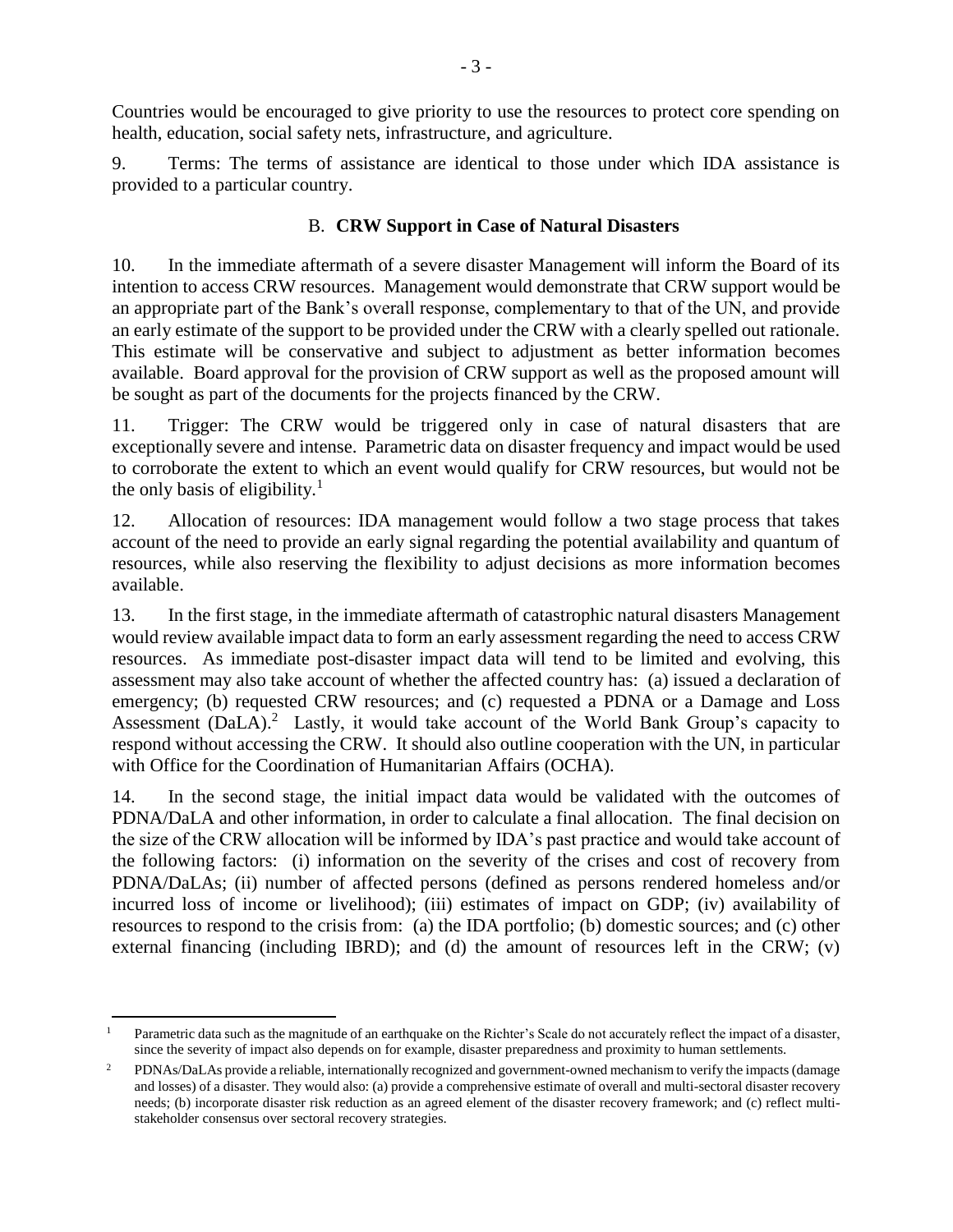absorptive capacity; (vi) issuance of UN Flash Appeal; and (vii) country size (e.g., small states status).

15. Terms: The terms of assistance are identical to those under which IDA assistance is provided to a particular country.

## C. **CRW Support in Case of Public Health Emergencies**

16. In the immediate aftermath of a public health emergency Management will inform the Board of its intention to access CRW resources. Management would demonstrate that CRW support would be an appropriate part of the Bank's overall response, complementary to that of the UN and other development partners, and provide an early estimate of the support to be provided under the CRW with a clearly spelled out rationale. This estimate will be conservative and subject to adjustment as better information becomes available. Board approval for the provision of CRW support as well as the proposed amount will be sought as part of the documents for the projects financed by the CRW.

17. **Trigger**: The CRW would be triggered only in case of a public health emergency when: (i) a country affected by a public health emergency or epidemic has declared a national public health emergency; and (ii) The WHO has declared that the outbreak is of potential international importance, under WHO's Global Alert and Response system in accordance with the International Health Regulations (IHR), 2005.

18. **Allocation of resources**: IDA management would follow a two stage process that takes account of the need to provide an early signal regarding the potential availability and quantum of resources, while also reserving the flexibility to adjust decisions as more information becomes available.

19. In the first stage, upon the declaration of in a public health emergency, Management would review available impact data to form an early assessment regarding the need to access CRW resources. This assessment may also take account support from the PEF when operational, and whether the affected country and WHO has: (a) issued a declaration of public health emergency; (b) requested CRW resources; and (c) requested a Needs Assessment.<sup>3</sup> Lastly, it would take account of the World Bank Group's capacity to respond without accessing the CRW.<sup>4</sup> The assessment would also take into consideration cooperation with the United Nations (UN), in particular with WHO, and other development partners.

20. In the second stage, the initial impact data would be validated with the outcomes of the needs assessment and other information, in order to determine a final allocation. The final decision on the size of the CRW allocation will be informed by IDA's past practice and would take account of the following factors: (i) information on the severity of the emergency and cost of response; (ii) number of affected persons (defined as persons affected and/or incurred loss of income or livelihood); (iii) estimates of impact on GDP; (iv) availability of resources to respond to the crisis from: (a) the IDA portfolio; (b) domestic sources; and (c) other external financing (including IBRD and PEF); and (d) the amount of resources left in the CRW; (v) absorptive capacity; (vi) issuance of UN Flash Appeal; and (vii) country size (e.g., small states status).

 $\overline{a}$ <sup>3</sup> This would: (a) provide a comprehensive estimate of overall needs done in collaboration with other partners including the WHO; (b) incorporate impact on countries' economies and public finances; and (c) reflect on the impact of the public health emergency on the countries' medium/long-term development goals.

<sup>&</sup>lt;sup>4</sup> This would include assistance from the proposed Pandemic Emergency Facility.